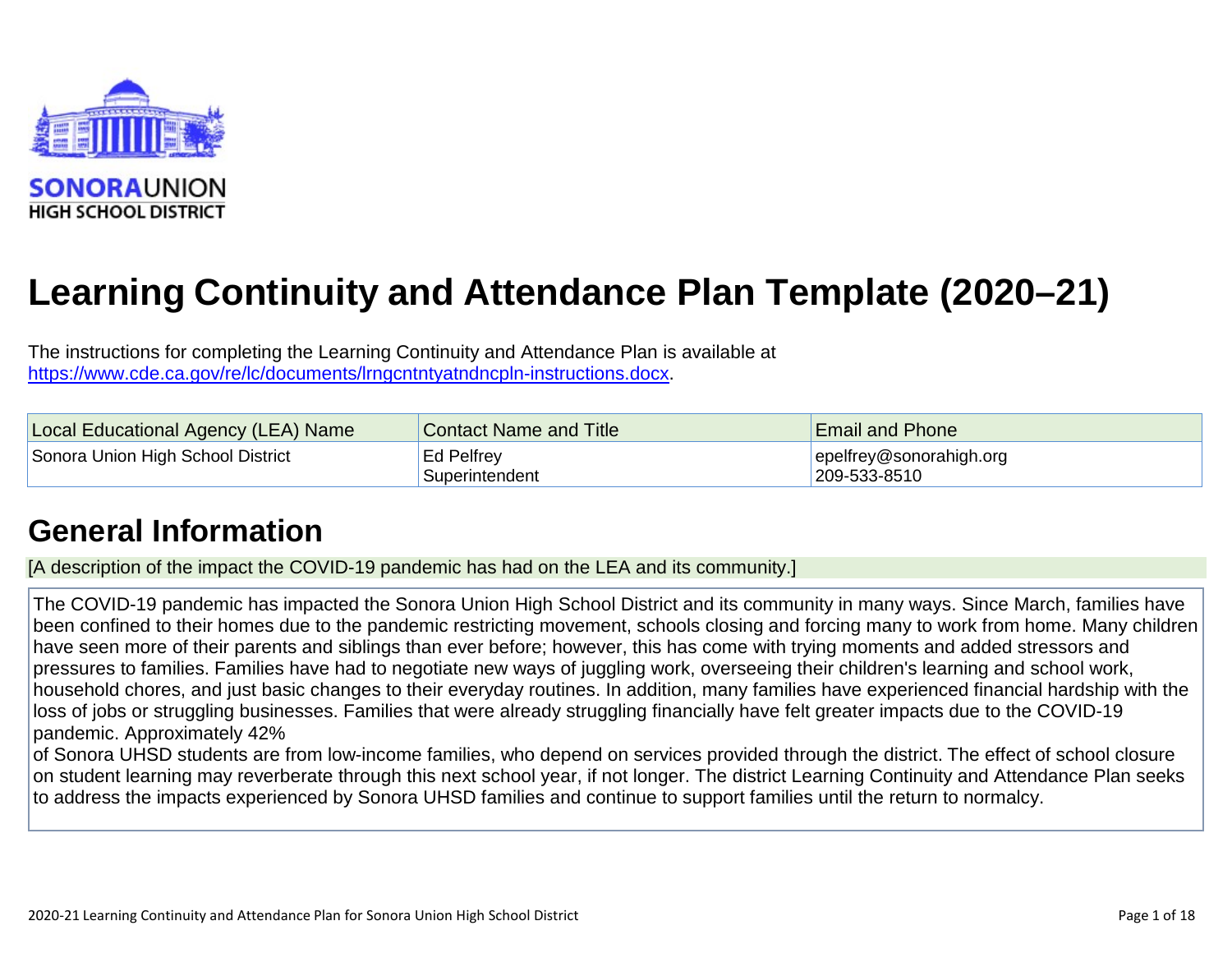## **[Stakeholder Engagement](http://www.doc-tracking.com/screenshots/20LCP/Instructions/20LCPInstructions.htm#stakeholderengagement)**

[A description of the efforts made to solicit stakeholder feedback.]

The Sonora Union High School District provided opportunities for stakeholders to engage in the development of the district's in-person instructional offering and distance learning program for the 2020-21 school year. The District Management team in collaboration with the presidents of the California School Employees Association and American Federation of Teachers Union for Sonora UHSD developed a Reopening Stakeholder Input and Communication Plan on June 17th. Link to plan: https://docs.google.com/document/d/1AbZmBkIbLDjQwVmjd\_W-xulXG7idAlDFTLWJP4b385A/edit?usp=sharing Through feedback collected from a district wide parent Thought Exchange survey that provided parents the opportunity to share their concerns and ideas and rank the input of other parents was conducted from June 23rd through June 28th (359 families participated, providing 527 items of written input, generating 17,300 rankings); district staff engaged in outreach to the families of English Language Learners; feedback and questions received from a county wide Town Hall Meeting that was streamed live and televised on local access television on July 9th; a Google Meet with classified staff conducted July 1st, input from certificated staff collected by the leadership of American Federation of Teachers Union for Sonora UHSD at the end of the 19-20 school year and provided to administration on June 19th; and in multiple meetings with the Sonora High School Department Chairs and representatives from the Alternative Education site on July 2nd, 9th, and August 5th the district selected the instructional program model that best fits the needs of children and families of the Sonora UHSD.

[A description of the options provided for remote participation in public meetings and public hearings.]

The district holds public board meetings and hearings via teleconferencing to make meetings accessible to the public. Community members may watch the meeting via a YouTube live streaming link, YouTube provides translation of content into requested languages, that is posted on the district Website. Members of the public are encouraged to submit public comments via email at shssupt@sonorahs.k12.ca.us prior to noon on the day of the board meeting. If members of the public are unable to email a public comment, they may contact Cindy Costello or leave a phone message with question or comment at (209) 533-8510. Public Comments may be read into the record based upon factors like the length of the agenda and the number of comments received. The public may also view the supporting for the documents board meetings by visiting the following website: [http://bit.ly/SonoraUHSDBoardMeetings.](http://bit.ly/SonoraUHSDBoardMeetings) Accommodations are made for community members without access to internet to view the Board meetings at a District site upon request.

#### [A summary of the feedback provided by specific stakeholder groups.]

June Parent Survey. These were the top four concerns from the survey: 1) Updates by ALL teachers in Aeries routinely. For parents to ensure their student is actively participating in their own education. 2) Kids need to return to school, if a parent wants to home school let's make those option readily possible. They need each other and education! We will have a society of children that are our future and will not have the education to thrive. We need education and the kids need their peers. 3) Safe return in August requires good leadership and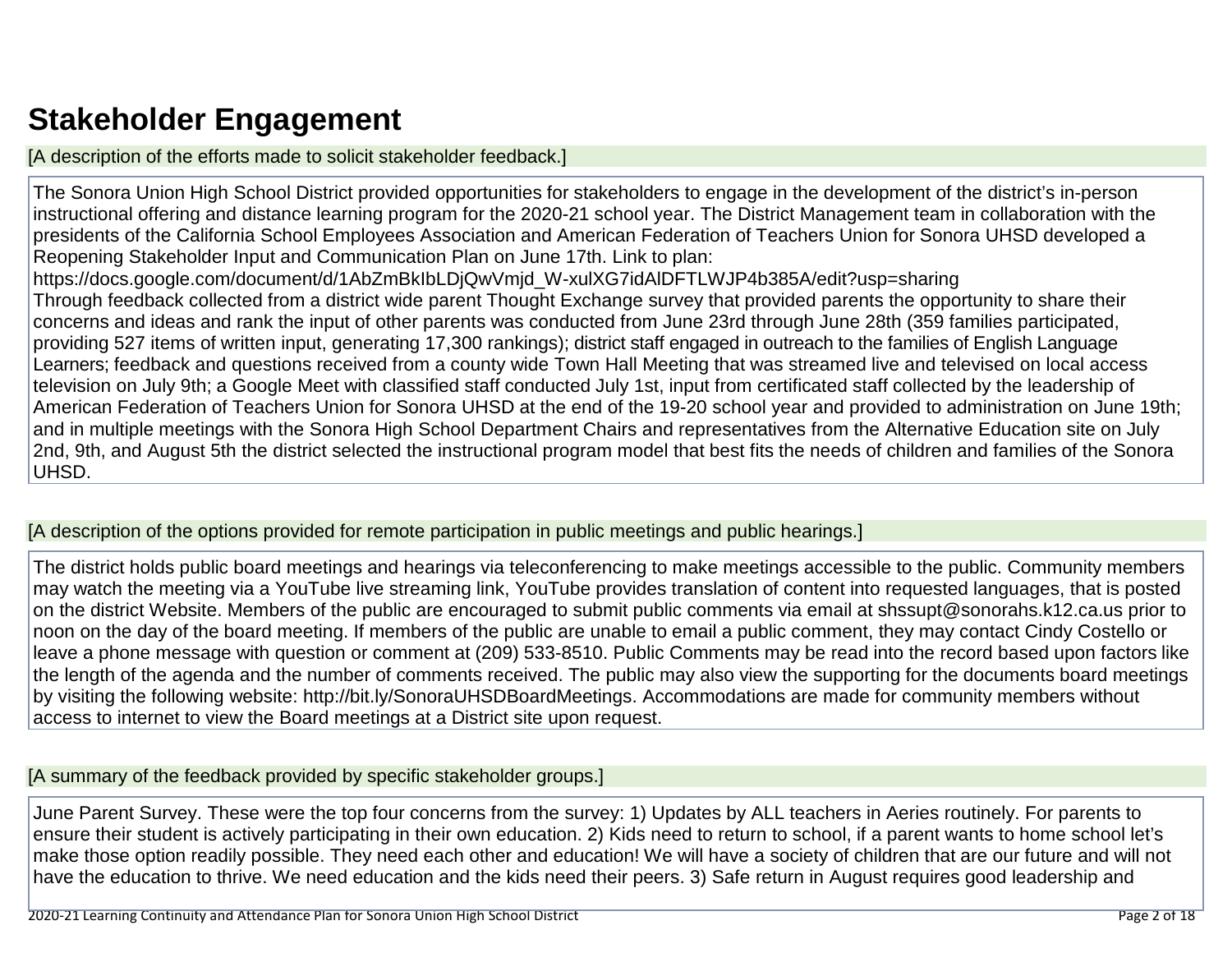communication. Administration needs to clearly communicate to teachers, staff and families. 4) If SHS teachers are teaching hybrid or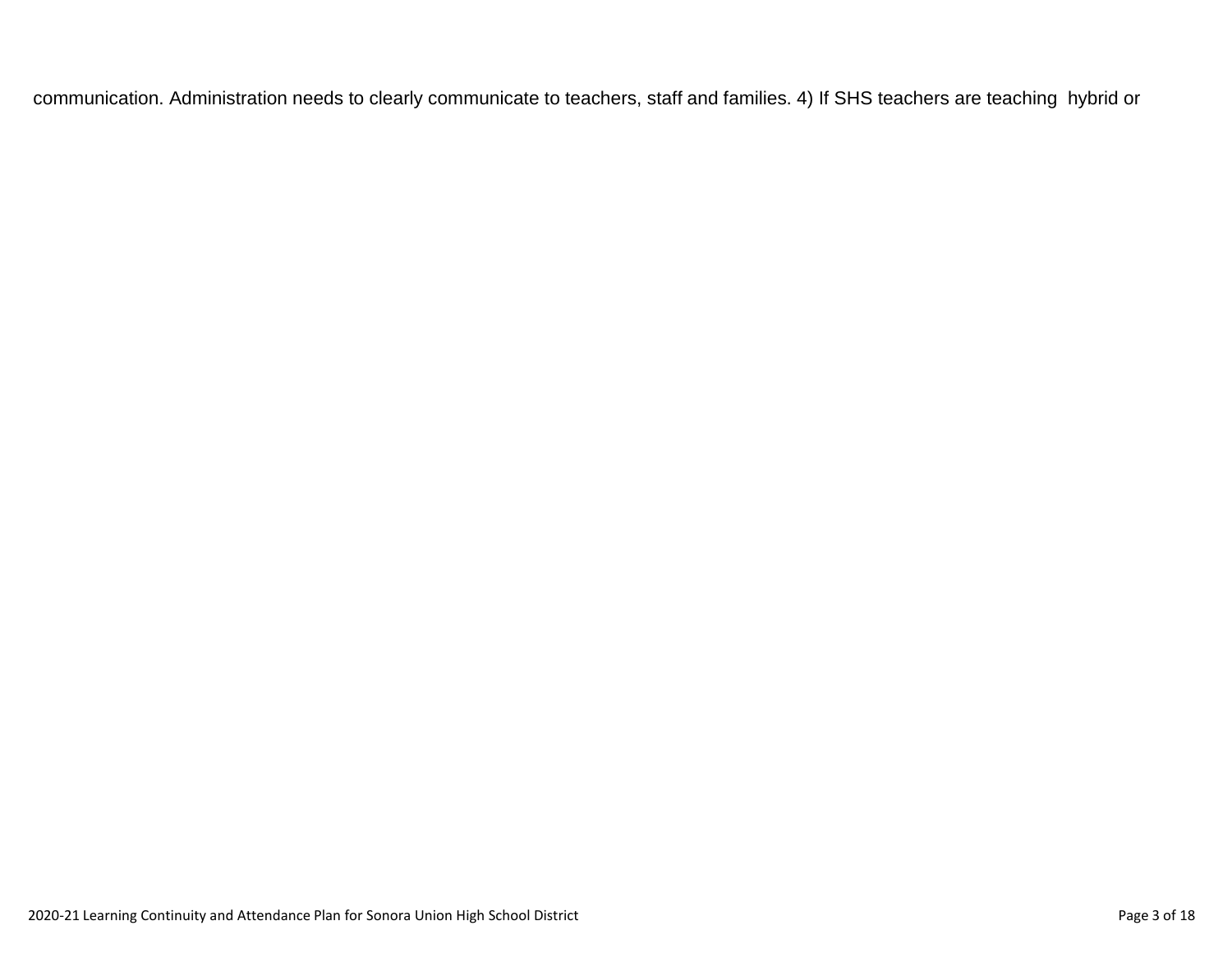"online" classes, they need to be trained in technology and how to engage and creatively involve the student. I believe the 4.0 students will continue to excel; the 1.0 students will continue their trend, but the 2-3.0 students may lose interest or struggle.

Town Hall Meeting: Parents shared concerns regarding the social emotional needs of students during distance learning; the desire for improved distance learning instruction; the need for physical activity and sports for healthy child development; the difficulty of keeping students masked and socially distanced at school; and their desire to have students involved in the arts, extracurricular activities, hands-on courses and labs.

Google Meet with classified staff: Staff shared that they were concerned about procedures for cleaning, availability of PPE, how food service would be provided for students during a Hybrid model, protecting office staff from infection while at their work stations, procedures for isolation and/or quarantine after exposure to a symptomatic student, expectations for classified employees work outside of their typical job duties.

Certificated staff surveys conducted by AFT leadership: Their concerns highlighted the need for improved technology and professional development for effective distance instruction, flexibility for Alternative Ed site to meet the specific needs of their students, accountability for students in distance learning, availability of devices and internet for students, access to independent study type programs as an option for more students, clear expectations and guidelines for distance learning for both teachers and students, improved leadership and communication from administration, and more professional development on Google Classroom, Meets, and Zoom.

Department Chair and Alternative Education Representative Meetings: This group considered hybrid and distance-only instructional day models and sought feedback from the groups they represented, their feedback concerned the needs of hands-on CTE, arts, and science courses; the length of time students would by tied to a screen during the instructional day; the workload of teachers planning for distance learning, maintaining contact with parents and students, and keeping grading and online grade reporting current; providing very basic Google Classroom, Zoom, and Google Meets training for teachers prior to school opening.

#### [A description of the aspects of the Learning Continuity and Attendance Plan that were influenced by specific stakeholder input.]

Stakeholder feedback influenced the Learning Continuity and Attendance Plan is the following ways:

A distance learning plan with clear expectations for students and staff was developed. The plan balanced the desire of parents and staff to have students engaged in meaningful curriculum while not being tied to a screen for eight hours a day. Teachers received professional development in Google Classroom, Zoom, Google Meets, and elements of engaging distance instruction prior to school opening. The distance learning and hybrid learning plans provide teachers one day a week for professional development, planning, collaboration, preparation, and an opportunity to maintain communication with students and parents.

A Multi Tiered System of Support (MTSS) has been developed to provide systematic interventions for students who lose interest or struggle in this learning environment.

The District Management team in collaboration with the presidents of the California School Employees Association and American Federation of Teachers Union for Sonora UHSD developed a Reopening Stakeholder Input and Communication Plan on June 17th. This group is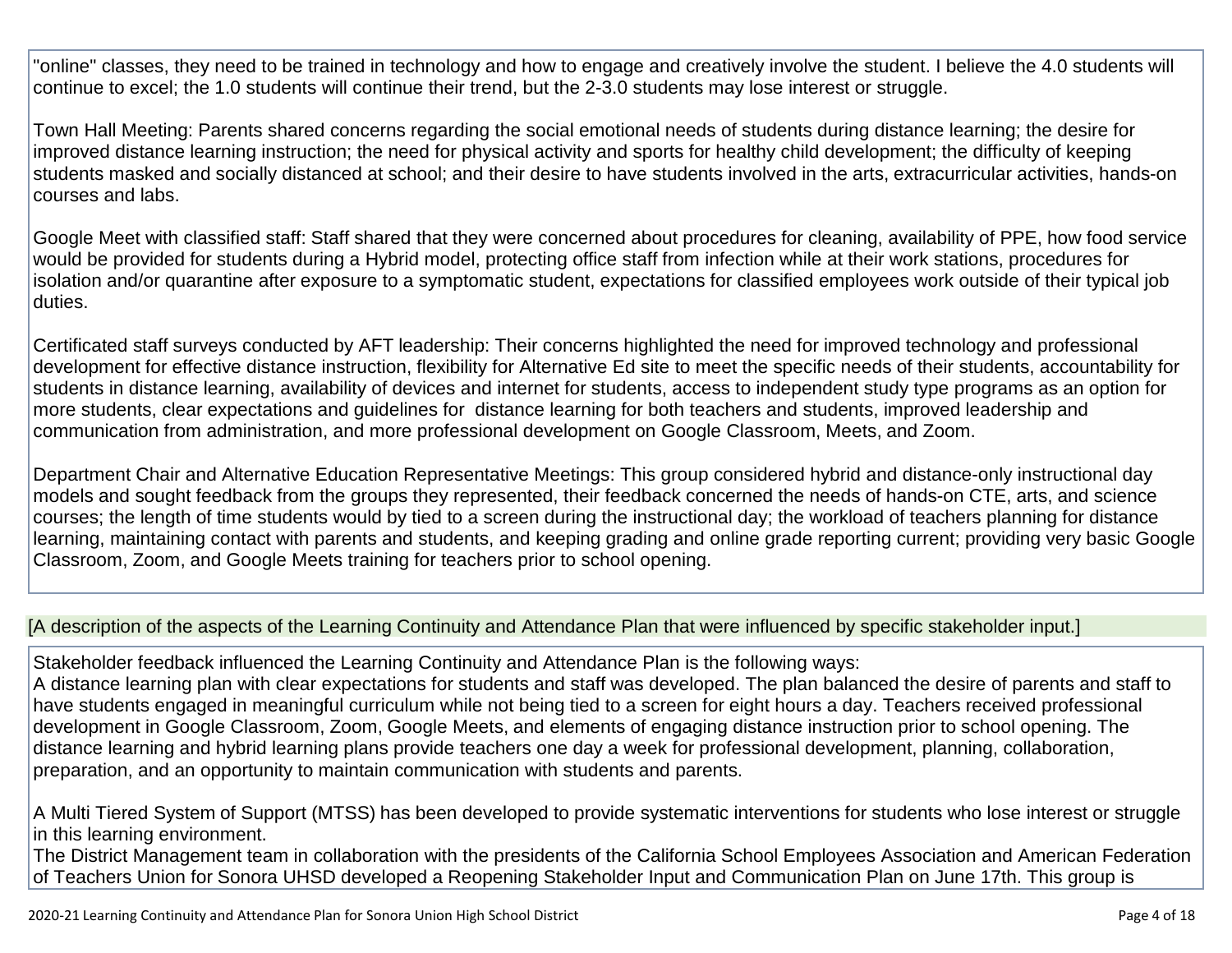updating this plan to increase communication on current distance learning and preparing transition to hybrid and all-inclusive learning environment. Link to plan: https://docs.google.com/document/d/1AbZmBkIbLDjQwVmjd\_W-xulXG7idAlDFTLWJP4b385A/edit?usp=sharing

The Sonora High School Athletic Director worked in collaboration with the other Tuolumne County high school athletic directors to create a Tuolumne County High School Athletic Conditioning Proposal that was submitted to the Tuolumne County Public Health Official to mitigate risks and provide opportunities for students to engage in conditioning for interscholastic athletics. Link to plan:

https://drive.google.com/file/d/15weDB1WCChN8g7hXEdhs-hnKmWsU8\_F5/view?usp=sharing

Stakeholder concern for students' Social Emotional Health was reflected in the distance learning schedule that alotts a 15 minute check in period during first period each day of synchronous instruction; Life Skills teachers moving mental, emotion, physical health curriculum to the first semester to support the pressing needs of freshman students; and counselors reaching out to parents and students through group and individual communication regarding the array of supports and services available through the District and the Tuolumne County Superintendent of Schools, and the Tuolumne County Mental Health Services for students and their families.

Living Works Suicide Prevention Program: In addition, freshman students and their teachers, classified staff that have frequent contact with students, administration, counselors, and Leadership students will participate in the Living Works Suicide Prevention Program. This program will also be offered to all parents.

## **[Continuity](http://www.doc-tracking.com/screenshots/20LCP/Instructions/20LCPInstructions.htm#ContinuityofLearning) of Learning**

## **In-Person [Instructional](http://www.doc-tracking.com/screenshots/20LCP/Instructions/20LCPInstructions.htm#ContinuityofLearning1) Offerings**

[A description of the actions the LEA will take to offer classroom-based instruction whenever possible, particularly for students who have experienced significant learning loss due to school closures in the 2019–2020 school year or are at a greater risk of experiencing learning loss due to future school closures.]

Hybrid plan (part in-person instruction/ part distance learning)

In order to create cohorts (small classroom groupings) and to prevent mixing of cohorts, the District will implement an A/B schedule in order to keep classes socially distanced and for the better implementation of safety measures. All five days will have specific scheduled daily instruction with two days a week in person instruction and two days a week at home instruction with distance learning, and one day where all students would be at home on distance learning. Classroom will have all extra furniture, shared/communal items removed. Students will be seated six (6) feet apart. When it is necessary to have closer interaction when there is in-person instruction such as for special education services or assessments, or for counseling sessions. Along with appropriate masking guidelines, clear privacy screens will be used to add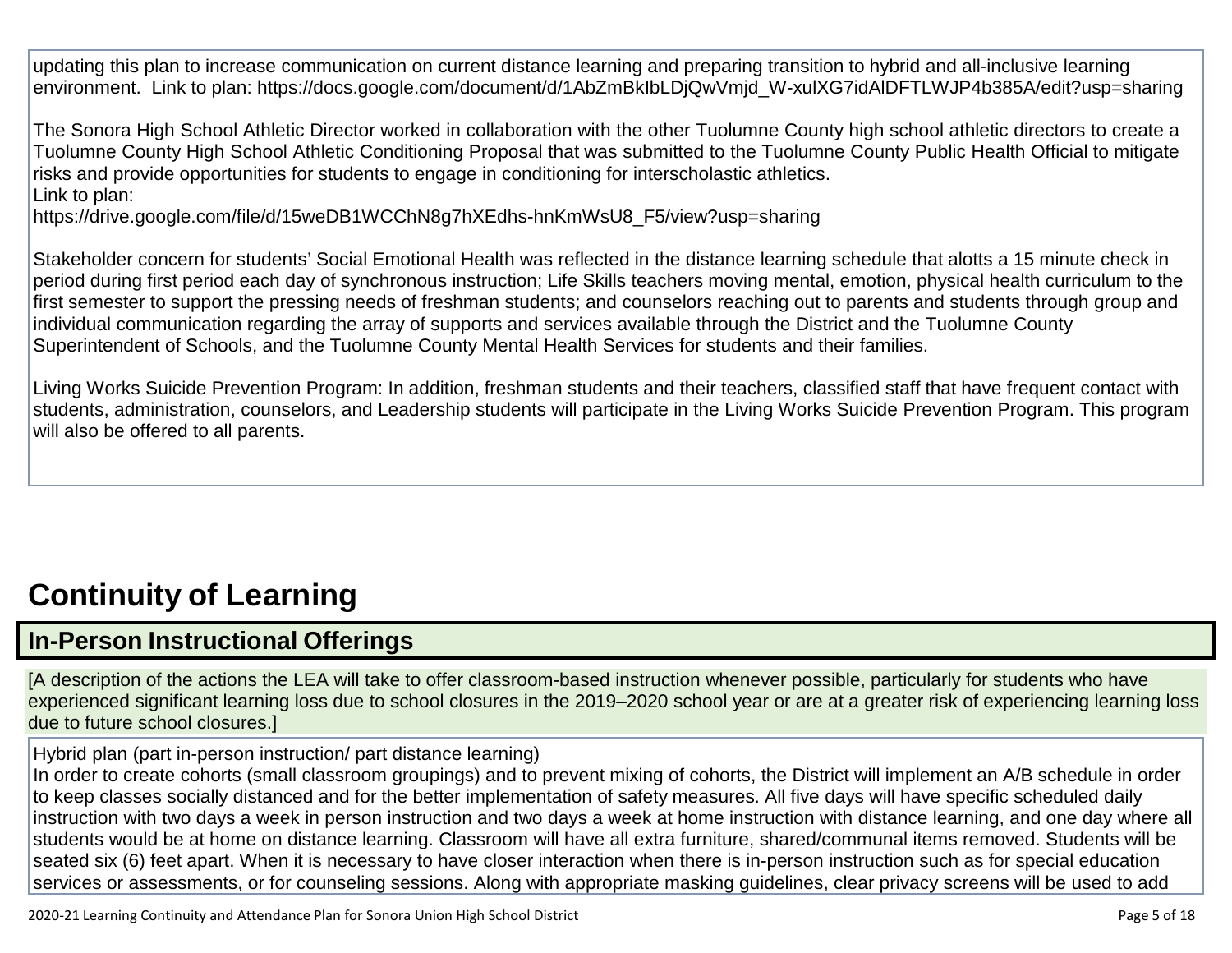extra protection. Any assignments will be encouraged to be completed and turned in digitally when possible. If notebooks, binders, papers do need to be turned in physically, students will use designated bins, cubbies, shelving to place papers/items.

In a hybrid model, where class sizes are within cohorts without mixing, we understand that outside time is important and necessary. The district will utilize designated outside spaces for classroom instruction, weather permitting. A master schedule and supervision schedule will be developed to maintain safe socially distancing.

Music instruction will be conducted in the cohort classroom, or outside designated space for classroom music. Currently per CDPH band practice is not allowed. When those restrictions are lifted, and we are allowed to have in person, interactive band practice, the program will continue to not allow any sharing of instruments, music stands, or sheet music. Instruments will be checked out to individuals only and music will be provided to each student. Social distancing protocols, as directed by local and state health departments, will be followed for student performers and good instrument hygiene practiced. Social distancing will be maintained between students in both indoor and outdoor spaces and in any small group setting. Students and teachers will use hand sanitizer before and after each instrument fitting and/or demonstration. Large ensembles or performances will be postponed until restrictions are lifted.

The District understands that some families may have a child who is medically fragile, has vulnerable family members, or is uncomfortable in having an in person return to school at this time. Distance learning and independent study options are available for appropriate situations.

| Description                                                                                                 | <b>Total Funds</b> | Contributing |
|-------------------------------------------------------------------------------------------------------------|--------------------|--------------|
| Disposable masks                                                                                            | \$17,000           | Yes          |
| Protective Barriers, plexiglass shields for separating students and staff during one on one<br>instruction. | \$1402.75          | Yes          |
| Face Shields                                                                                                | \$129.27           | Yes          |
| <b>Handheld Thermometers</b>                                                                                | \$75.37            | Yes          |
| Social distancing ground markers                                                                            | \$1,579.79         | Yes          |

## **Actions Related to In-Person Instructional Offerings [additional rows and actions may be added [as necessary\]](http://www.doc-tracking.com/screenshots/20LCP/Instructions/20LCPInstructions.htm#ContinuityofLearning2)**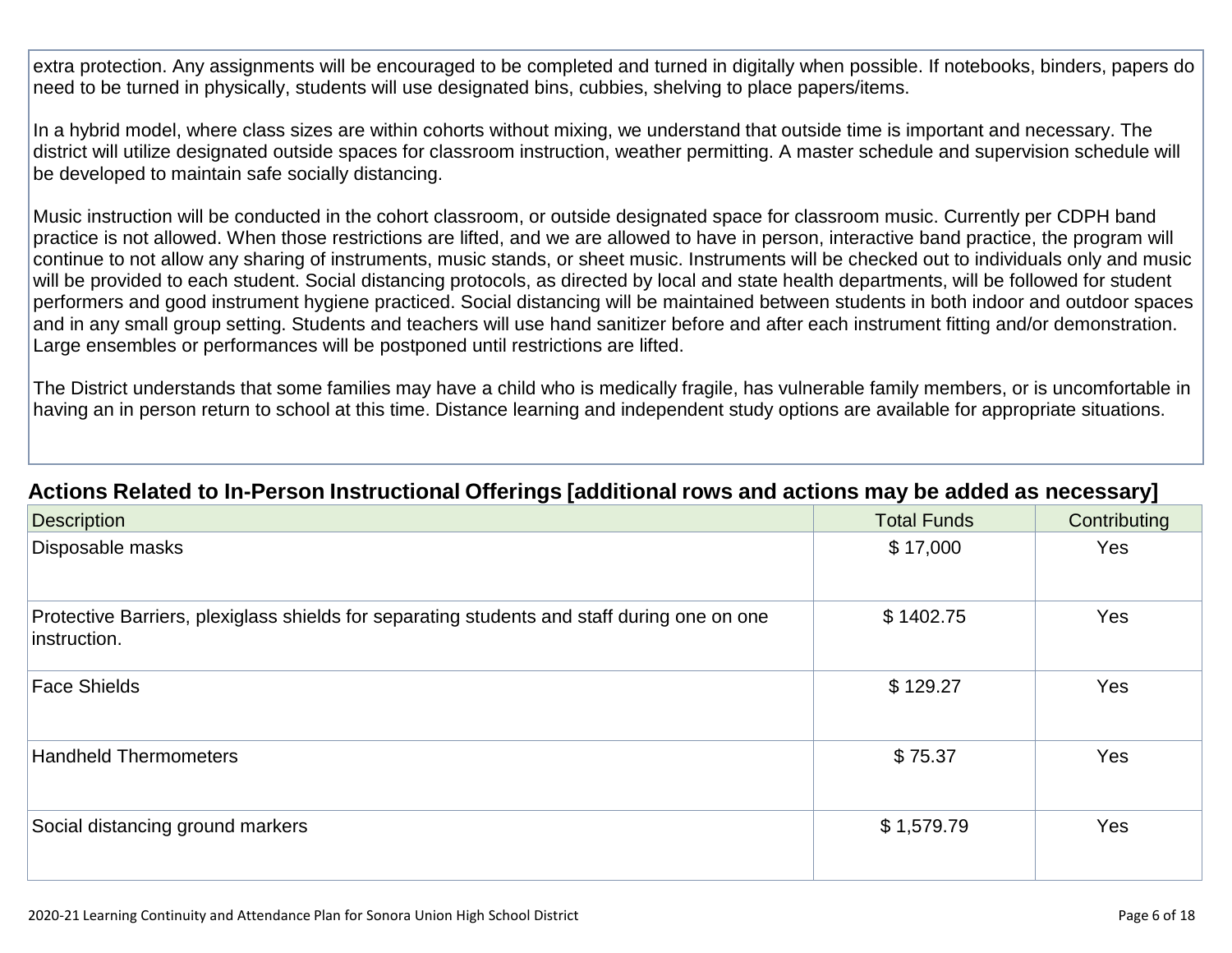| <b>Description</b>                                                                     | <b>Total Funds</b> | Contributing |
|----------------------------------------------------------------------------------------|--------------------|--------------|
| Cafeteria Carts to accommodate appropriate social distancing during food distribution. | \$2,183.85         | Yes          |
| <b>Extra HVAC filters</b>                                                              | \$418.29           | Yes          |
| Lumber for the construction of plexiglass dividers in offices and classrooms.          | \$600.00           | Yes          |
| <b>Cleaning Equipment</b>                                                              | \$3,000.00         | Yes          |
| <b>Portable Room Dividers</b>                                                          | \$10,500           | Yes          |
| Retractable Crowd Control to assist with social distancing in common areas.            | \$4,500            | Yes          |
| Motorola Radios and ear pieces for Student Wellness Checkpoints                        | \$9,000            | Yes          |
| Hero printers, scanners, paper for Student Wellness Checkpoints                        | \$13,459           | Yes          |
| 13 iPod Touch Devices for Student Wellness Checkpoints                                 | \$1,900            | Yes          |
| <b>Standing Thermo Screen</b>                                                          | \$3,186.73         | Yes          |
| Face shields for staff                                                                 | \$1,563.58         | Yes          |
| <b>PPE Storage Bins</b>                                                                | \$190.49           | Yes          |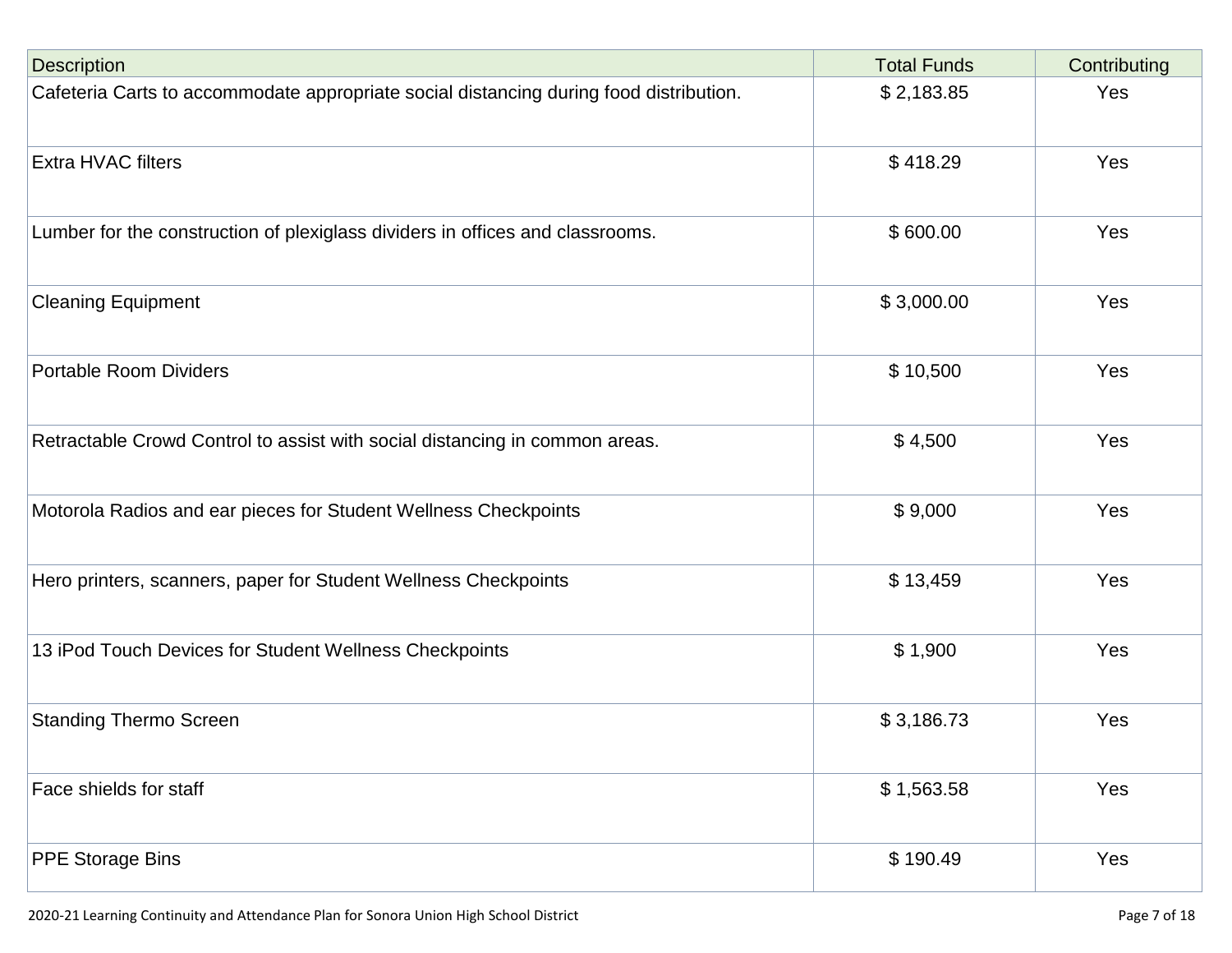| Description                                                 | <b>Total Funds</b> | Contributing |
|-------------------------------------------------------------|--------------------|--------------|
|                                                             |                    |              |
| Plexi-glass                                                 | \$2,142.02         | Yes          |
|                                                             |                    |              |
|                                                             |                    |              |
| Door Senor to notify office staff of entry into work areas. | \$51.60            | Yes          |
|                                                             |                    |              |

## **[Distance Learning](http://www.doc-tracking.com/screenshots/20LCP/Instructions/20LCPInstructions.htm#DistanceLearningProgram) Program**

### **Continuity of [Instruction](http://www.doc-tracking.com/screenshots/20LCP/Instructions/20LCPInstructions.htm#DistanceLearningProgram1)**

[A description of how the LEA will provide continuity of instruction during the school year to ensure pupils have access to a full curriculum of substantially similar quality regardless of the method of delivery, including the LEA's plan for curriculum and instructional resources that will ensure instructional continuity for pupils if a transition between in-person instruction and distance learning is necessary.]

The District will provide a structured rigorous online distance learning plan with clear expectations and schedules. A targeted plan to address learning loss during school closure. Teaching and learning will have accountability with tracking and monitoring daily, record-keeping weekly, and regular communication with parents and guardians on academic progress. A social emotional learning component within instruction and tiered mental health support services.

Students will participate in live virtual classes on Monday, Tuesday, Thursday, and Friday. They will attend each of their classes on these four days. They will have 10-30 minutes of instruction and 10-30 minutes of independent work with teacher support available each period. On Wednesdays students will engage in independent (asynchronous) work. This work will be equivalent to at least 40 minutes of work per class for most students. Student attendance is compulsory. Attendance on Wednesday will be based on completion of assigned work. The link to the modified schedule for distance learning is below:

<http://sonorahs.k12.ca.us/shs/wp-content/uploads/2020/08/Distance-Learning-Schedule.pdf>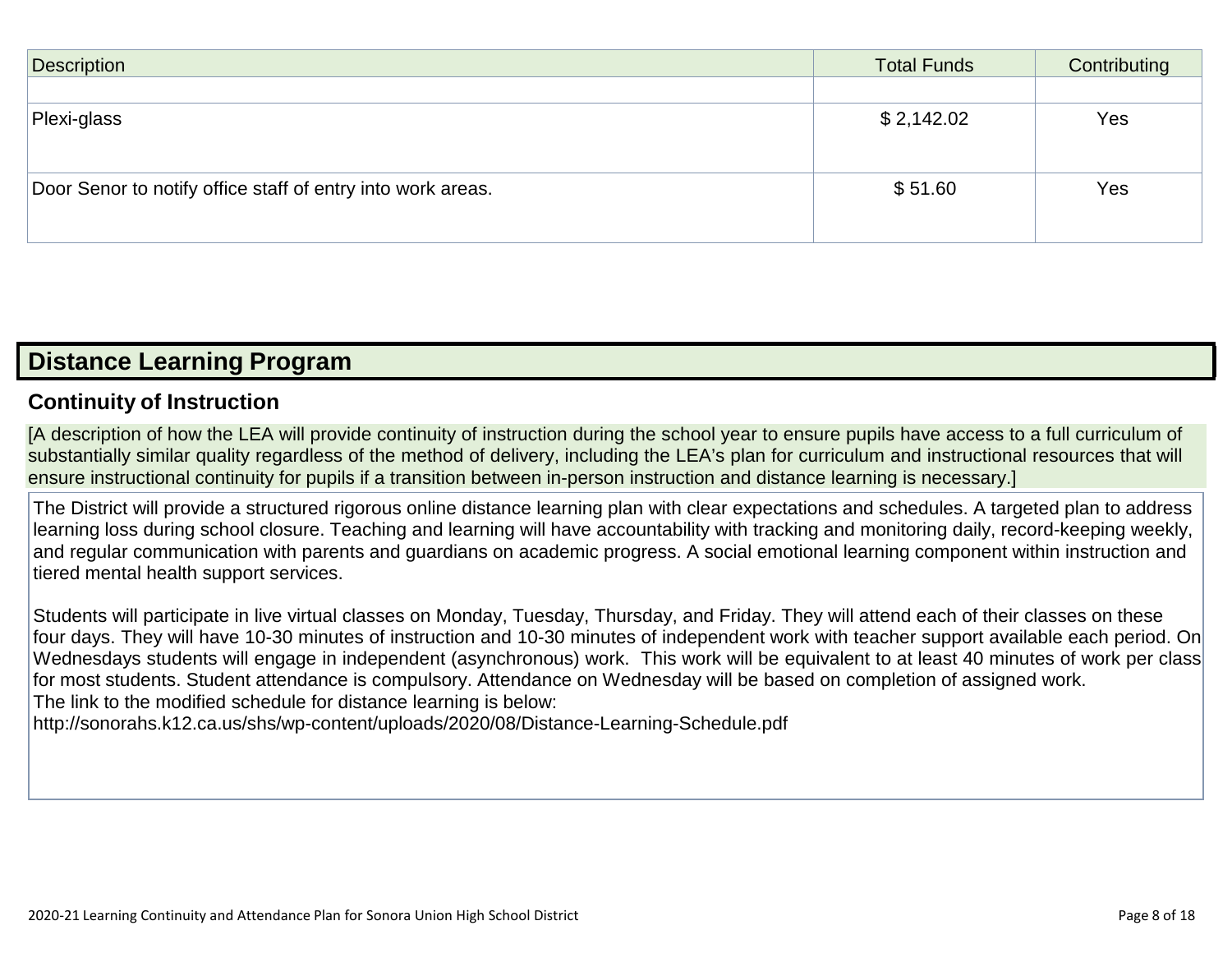### **Access to Devices and [Connectivity](http://www.doc-tracking.com/screenshots/20LCP/Instructions/20LCPInstructions.htm#DistanceLearningProgram2)**

[A description of how the LEA will ensure access to devices and connectivity for all pupils to support distance learning.]

All students will receive a district assigned Chromebook. Prior to and during the Chromebook distribution in August, families were polled on internet connectivity. District staff contacted families who stated they struggled with connectivity and worked on individualized solutions including information on free/low cost connectivity options through a variety of internet providers, areas with available WiFi including access to the WiFi networks of all Tuolumne County schools, and access to WiFi Hotspots that access cellular networks at no cost to families.

### **Pupil [Participation](http://www.doc-tracking.com/screenshots/20LCP/Instructions/20LCPInstructions.htm#DistanceLearningProgram3) and Progress**

[A description of how the LEA will assess pupil progress through live contacts and synchronous instructional minutes, and a description of how the LEA will measure participation and time value of pupil work.]

The district will track each student's daily participation during distance learning. Participation includes: Participation in online activities, completion of regular assignments, completion of assessments to monitor student progress and provide feedback, and contacts between the teacher and family. If a student does not participate in distance learning, they are marked absent. The district will also complete a Weekly Engagement Record recording the time each student engages in synchronous, asynchronous instruction and for their completion of assigned work. Teachers will determine the time value given for the completion of assignment by students.

### **[Distance Learning](http://www.doc-tracking.com/screenshots/20LCP/Instructions/20LCPInstructions.htm#DistanceLearningProgram4) Professional Development**

[A description of the professional development and resources that will be provided to staff to support the distance learning program, including technological support.]

Sonora Union High School District understands that we need to provide professional development opportunities to our staff in order for them to be prepared to deliver rigorous distance learning program. Training for Blended and Online Lesson Design was provided through the Tuolumne County Superintendent of Schools August 3-7th. The District offered to compensate teachers for the time they devoted attending this training. The District paid the standard hourly rate (\$40.25) for the time teachers attended the courses and an additional hour for each course they attended to integrate what they learned from the courses.

The first 2 days of the work year (August 14 and 17) were scheduled as non-instructional days and reserved for teacher-directed staff planning, preparation of distance learning materials, classroom preparation, optional professional development in distance learning. The Board approved four stipends for certificated Educational Technology Coaches to help teachers build rigorous engaging lessons. On Wednesdays teachers are encouraged to participate in professional development and collaboration on curriculum. SUHSD teachers have access to all on demand trainings provided through Passports to Success https://www.tcsos.us/passport/. This resource includes training on Engage Learners using Google Tools and Nearpod, Google Apps for Education including Best Practices in Distance Learning with Google Classroom, Building Relationships Virtually, EduProtocols for the Secondary Classroom, Fostering Collaboration Remotely, Cultivating Creative Communication, and Pedagogy of Google Meets and Zoom.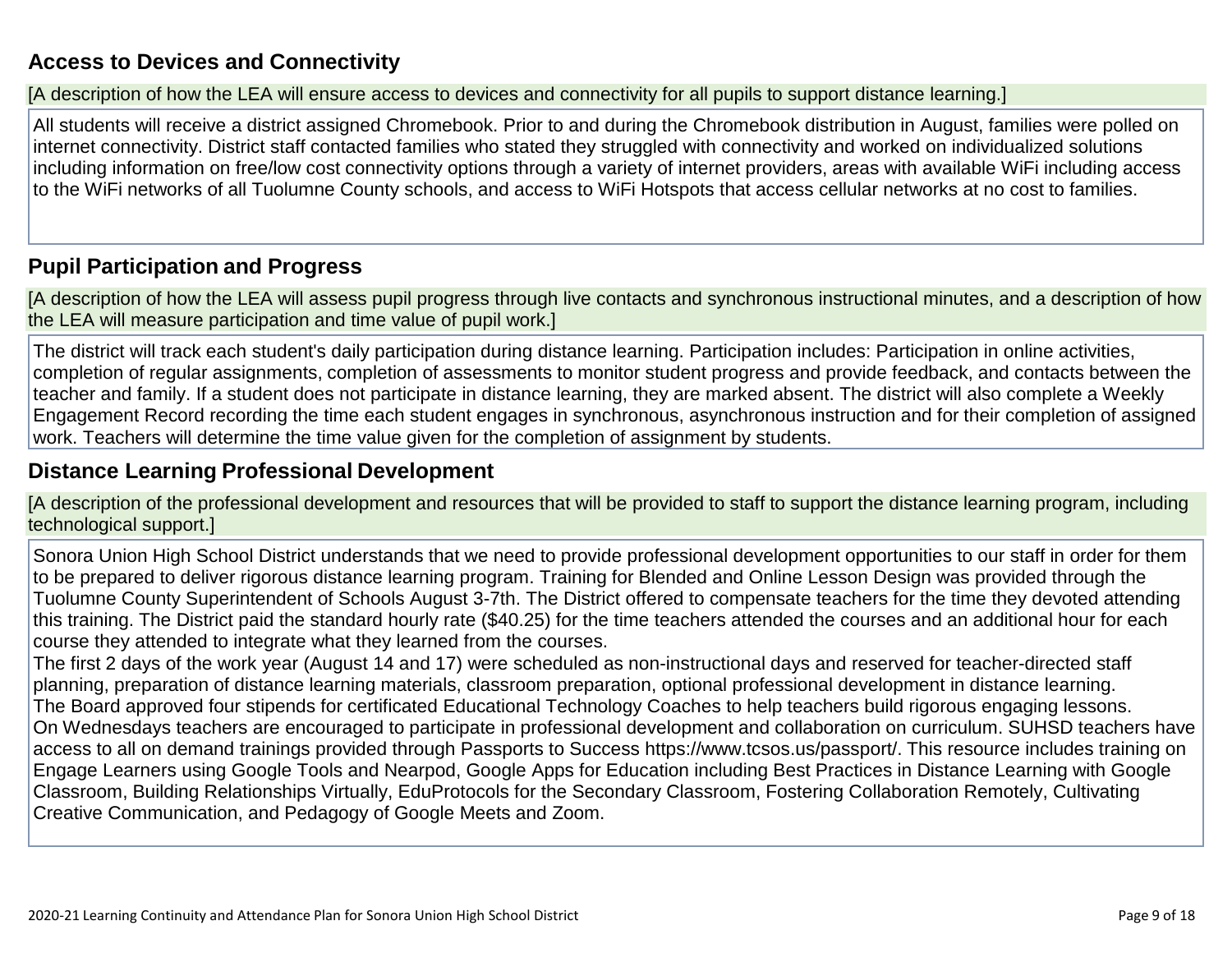## **Staff Roles and [Responsibilities](http://www.doc-tracking.com/screenshots/20LCP/Instructions/20LCPInstructions.htm#DistanceLearningProgram5)**

#### [A description of the new roles and responsibilities of affected staff as a result of COVID-19.]

Staff's roles and responsibilities have changed dramatically and flexibility has been key for all staff. Teachers and our paraprofessional support staff have transitioned to distance learning, which includes the use Google Classroom and Google Meet or Zoom to assist with the delivery of instruction and videoconferencing. Significant training, practice, and support was provided to all necessary staff in order to be prepared for distance learning. Classroom paraprofessional staff are working collaboratively with their classroom teachers to assist with classroom management support and small group instruction. Teachers have a greater responsibility in making daily contact with students and families through a variety of means. Many support staff have had roles shifted to where our District needs are a priority such as more support in food service, custodial needs, and the implementation of home calls and visits. Counseling and mental health support staff have had to adjust to virtual check-ins and counseling support. All staff have had to increase their awareness and access training in suicide prevention, human trafficking and cyber safety. In addition, there is the added responsibility for all staff to health screen and record daily.

### **Supports [for Pupils](http://www.doc-tracking.com/screenshots/20LCP/Instructions/20LCPInstructions.htm#DistanceLearningProgram6) with Unique Needs**

[A description of the additional supports the LEA will provide during distance learning to assist pupils with unique needs, including English learners, pupils with exceptional needs served across the full continuum of placements, pupils in foster care, and pupils who are experiencing homelessness.]

Sonora Union High School District supports our English learners (EL) during distance learning by providing designated ELD services virtually. Extra tutoring support is available to assist EL students with their academic needs, and there is regular collaboration with classroom teachers who engage in integrated English language development using appropriate strategies and offering multiple modalities of instruction.

Sonora High School District provides support for pupils with exceptional needs through access to both general education and special education classes with added instructional support as determined through the IEP and distance learning plan. The distance learning plan outlines how each students' current IEP will be executed in the distance learning instructional model, which includes the services and the time, frequency, and duration of each, during this remote learning period.

Staff worked with the families of homeless and Foster youths to develop individualized plans for internet connectivity, food service, and academic support.

During distance learning, both case managers and paraprofessionals are reaching out to students via: text, email and phone calls to discuss any current issue and or need of the student and provide added instructional support as needed.

#### **Actions related to [the Distance Learning](http://www.doc-tracking.com/screenshots/20LCP/Instructions/20LCPInstructions.htm#DistanceLearningProgram7) Program [additional rows and actions may be added as necessary]**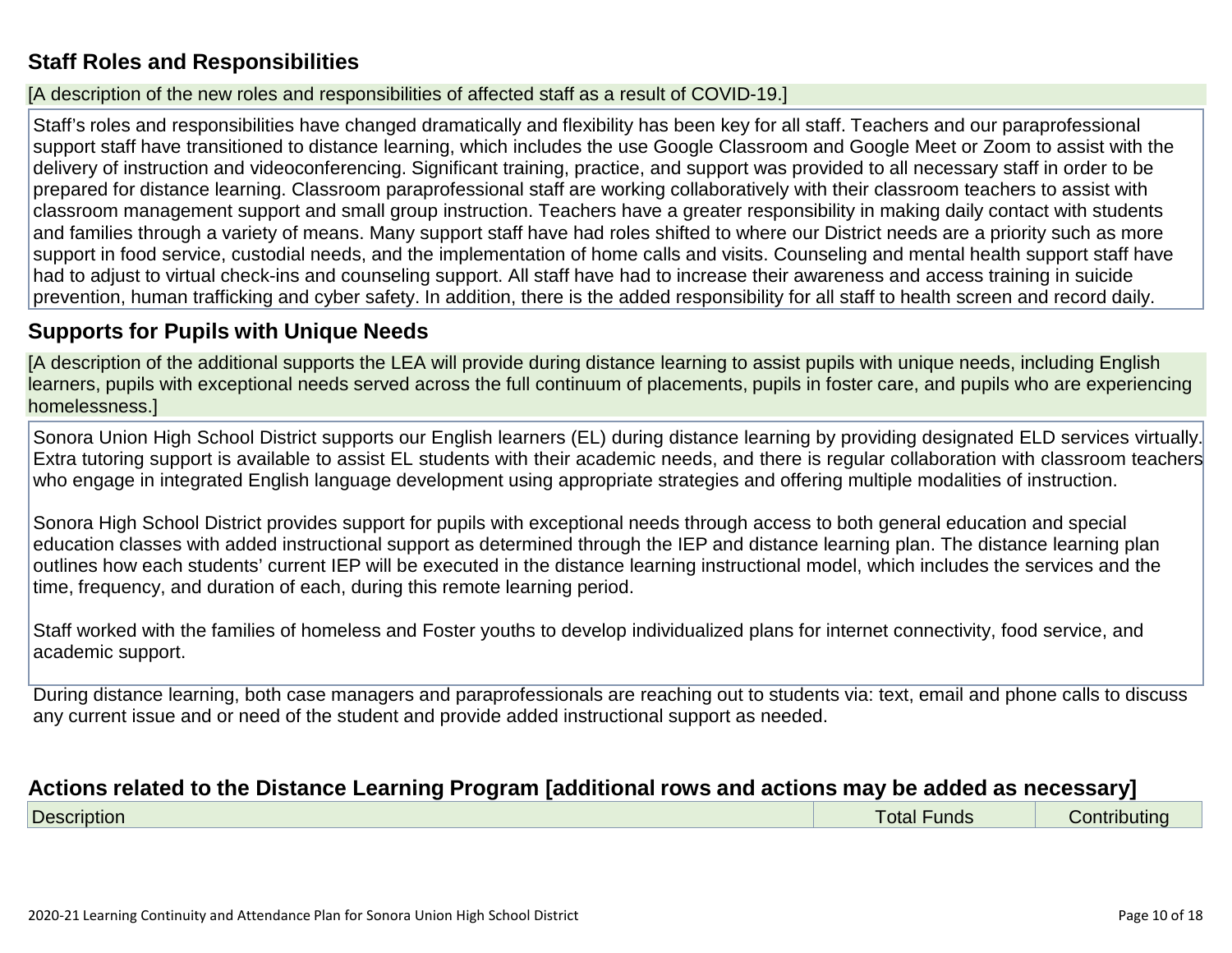| Laptops for Teachers and Staff | \$65,790.60 | Yes |
|--------------------------------|-------------|-----|
|                                |             |     |
|                                |             |     |
|                                |             |     |
| WIFI Hot spots                 | \$26,566.86 | Yes |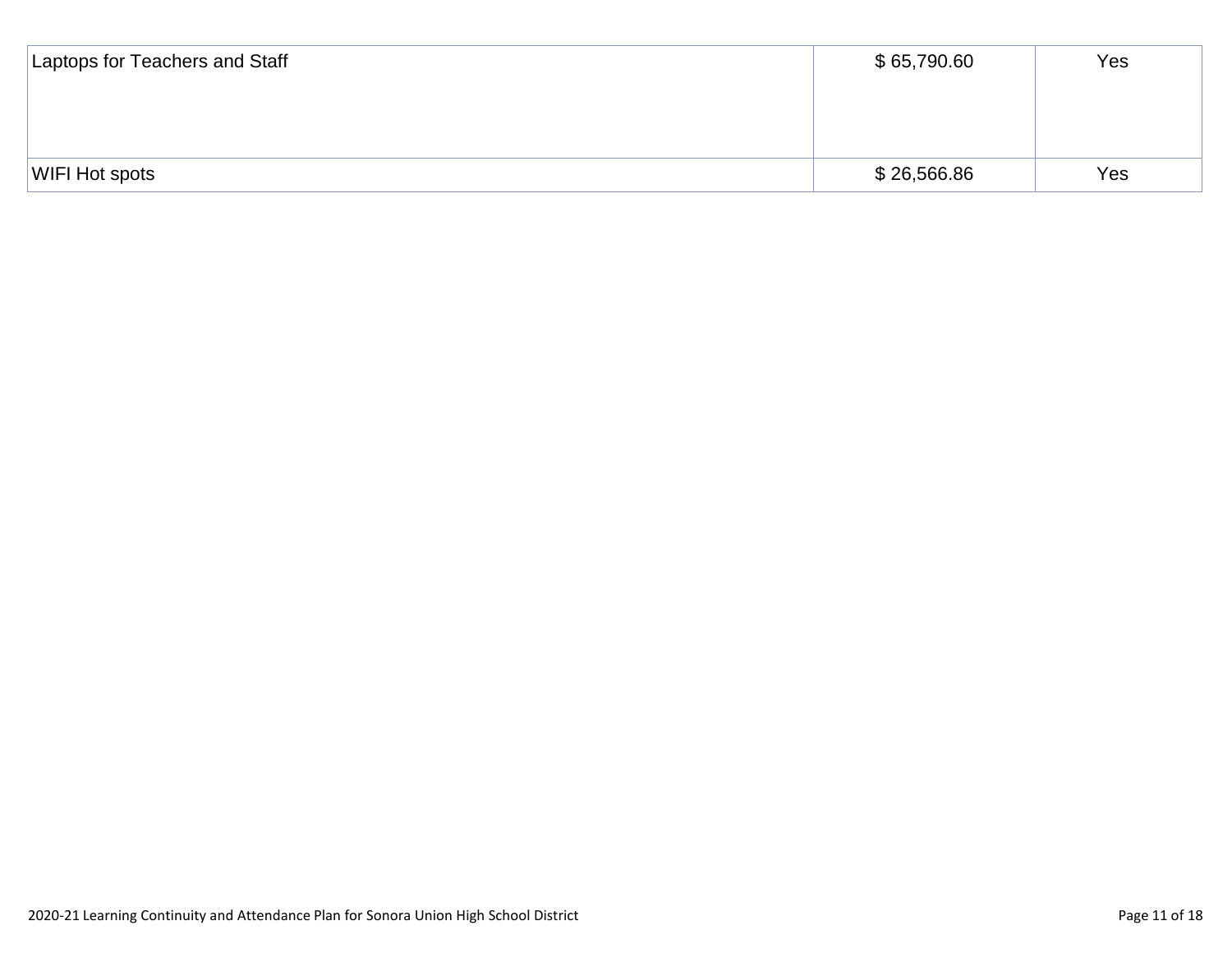| <b>Description</b>                                                | <b>Total Funds</b> | Contributing |
|-------------------------------------------------------------------|--------------------|--------------|
|                                                                   |                    |              |
| Screencastify: Tool to improve distance learning presentations.   | \$2,424.38         | Yes          |
| Webcam for Distance Learning                                      | \$215.45           | <b>Yes</b>   |
| Distance learning books                                           | \$67.77            | Yes          |
| <b>HERO PBIS Subscription</b>                                     | \$6,150            | Yes          |
| Distance learning books                                           | \$67.77            | Yes          |
| Nearpod License: Tool to improve distance learning presentations. | \$2,000.00         | Yes          |

## **Pupil [Learning](http://www.doc-tracking.com/screenshots/20LCP/Instructions/20LCPInstructions.htm#PupilLearningLoss) Loss**

[A description of how the LEA will address pupil learning loss that results from COVID-19 during the 2019–2020 and 2020–21 school years, including how the LEA will assess pupils to measure learning status, particularly in the areas of English language arts, English language development, and mathematics.]

Sonora Union High School District recognizes that due to school closure in March of 2020 and the immediate shift to a distance learning model that was not effectively in place, students will have a loss of learning and must be addressed as we enter into the 2020-2021 school year.

Several new digital assessment programs are in the process of being purchased specifically for appropriate grade level and subject matter needs in order to gain baseline achievement data and conduct frequent progress monitoring of student achievement in order to guide teacher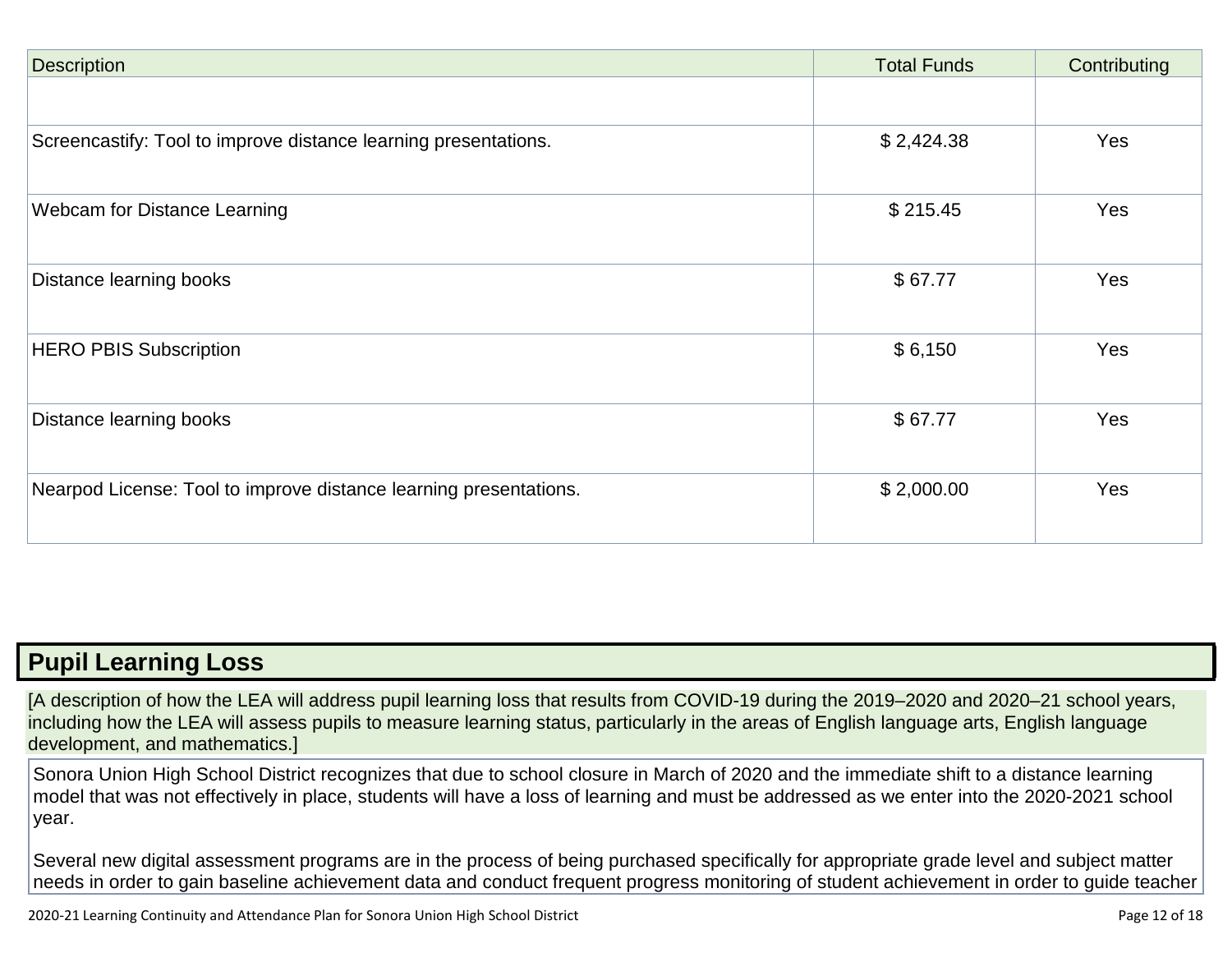instruction. Teachers have identified the essential grade level state standards and learning targets and will focus on filling learning gaps and developing mastery in those areas. Targeted intervention services in reading and math will continue to be offered and supported. In class assessments and digital assessment tools such as: MAPS, STAR reading and math will be used to gather evidence of learning and skill mastery. Professional development opportunities and teacher collaboration will be provided for teachers to maximize opportunities for student access and mastery of grade level subject matter and to assist in making informed and effective instructional decisions.

## **Pupil Learning Loss [Strategies](http://www.doc-tracking.com/screenshots/20LCP/Instructions/20LCPInstructions.htm#PupilLearningLoss1)**

[A description of the actions and strategies the LEA will use to address learning loss and accelerate learning progress for pupils, as needed, including how these strategies differ for pupils who are English learners; low-income; foster youth; pupils with exceptional needs; and pupils experiencing homelessness.]

The district will address learning loss and accelerate learning loss for students through a multi-tiered system of support (MTSS):

Tier I: Core Instruction with on-going differentiated supports

• Conduct baseline assessments in reading and math and determine where gaps are in grade level

learning due to school closure in March of last year (what are missed standards and subject matter

that are prerequisites to grade level learning)

• Determine essential grade level standards and learning targets for instructional planning for this

year. Teachers will incorporate prior grade-level knowledge and skills, when necessary, to support

access to current grade-level content

• Integrate on-going practice and review into the teaching of current grade-level content

Tier II: Core Instruction and Targeted Interventions

- Identify students not meeting grade level expectations
- Provide additional targeted, small group intervention time in reading and math to students
- Provide research-based curriculum/programs and research-based practices
- Frequent progress monitoring of student achievement to drive instruction

Tier III: Core Instruction and Intensive/Strategic Interventions

- Identify students with significant learning loss
- Provide intensive and strategic interventions focusing on foundational skills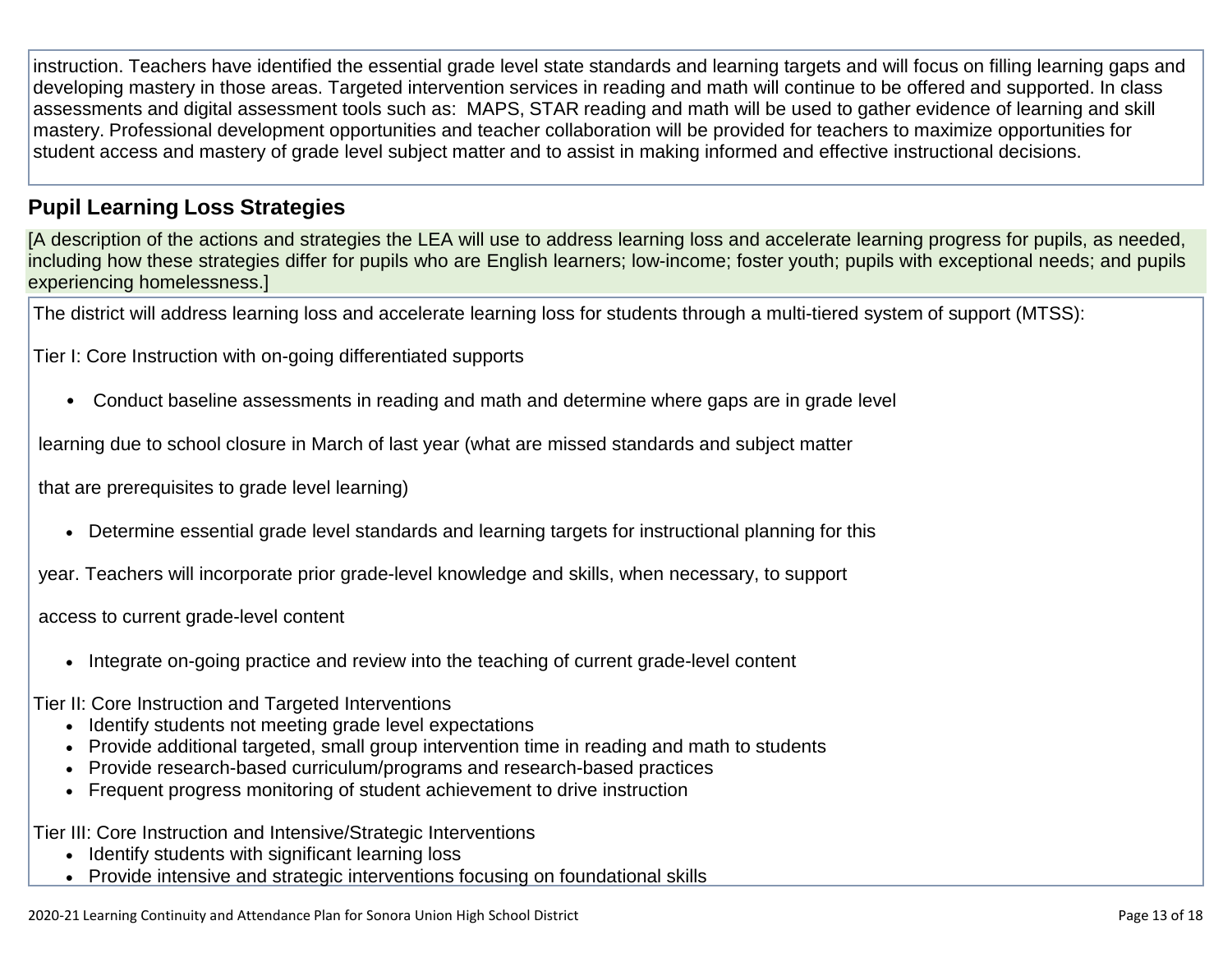- Provide research-based curriculum/programs and research-based practices
- Frequent progress monitoring of student achievement to drive instruction

English Learners: Targeted/Strategic support will focus interventions to ensure students make progress toward English language proficiency and meet grade-level academic achievement; ensure accessibility to curriculum; and provide frequent communication with parents.

Students with exceptional needs: Special education teachers will develop distance learning plans while in both distance learning and hybrid models. The IEP process will customize educational opportunities; identify student needs and determine targeted/strategic supports when necessary; ensure accessibility to curriculum; and provide frequent communication with parents.

Low-income, Foster Youth, Homeless: Our re-engagement team in conjunction with our homeless and foster youth liaison will use targeted/strategic interventions to meet students social-emotional and academic needs; address absenteeism; address any barriers to reengage students in learning; and provide frequent communication with parents.

## **[Effectiveness of](http://www.doc-tracking.com/screenshots/20LCP/Instructions/20LCPInstructions.htm#PupilLearningLoss2) Implemented Pupil Learning Loss Strategies**

[A description of how the effectiveness of the services or supports provided to address learning loss will be measured.]

Teachers will regularly monitor the success of students based on data from digital programs and services implemented. Discussion with students, parents, grade level team members and grade span teams will help monitor the effectiveness of instruction and supports. The district will continue to implement Student Study Teams (SST) to facilitate the Multi-Tiered Systems of Support (MTSS). A leadership team will meet regularly to discuss the trends in data and address any systemic changes necessary to improve programs and services for students.

### **Actions to [Address Pupil](http://www.doc-tracking.com/screenshots/20LCP/Instructions/20LCPInstructions.htm#PupilLearningLoss4) Learning Loss [additional rows and actions may be added as necessary]**

| <b>Description</b>                        | __<br><b>Total Funds</b> | Contributing |
|-------------------------------------------|--------------------------|--------------|
| Get More Math                             | \$0                      | Yes          |
|                                           |                          |              |
| Renaissance STAR Assessments and STAR 360 | \$12,000                 | Yes          |
|                                           |                          |              |
| MAP Growth K-12 Assessment                | \$1,031.42               | Yes          |
|                                           |                          |              |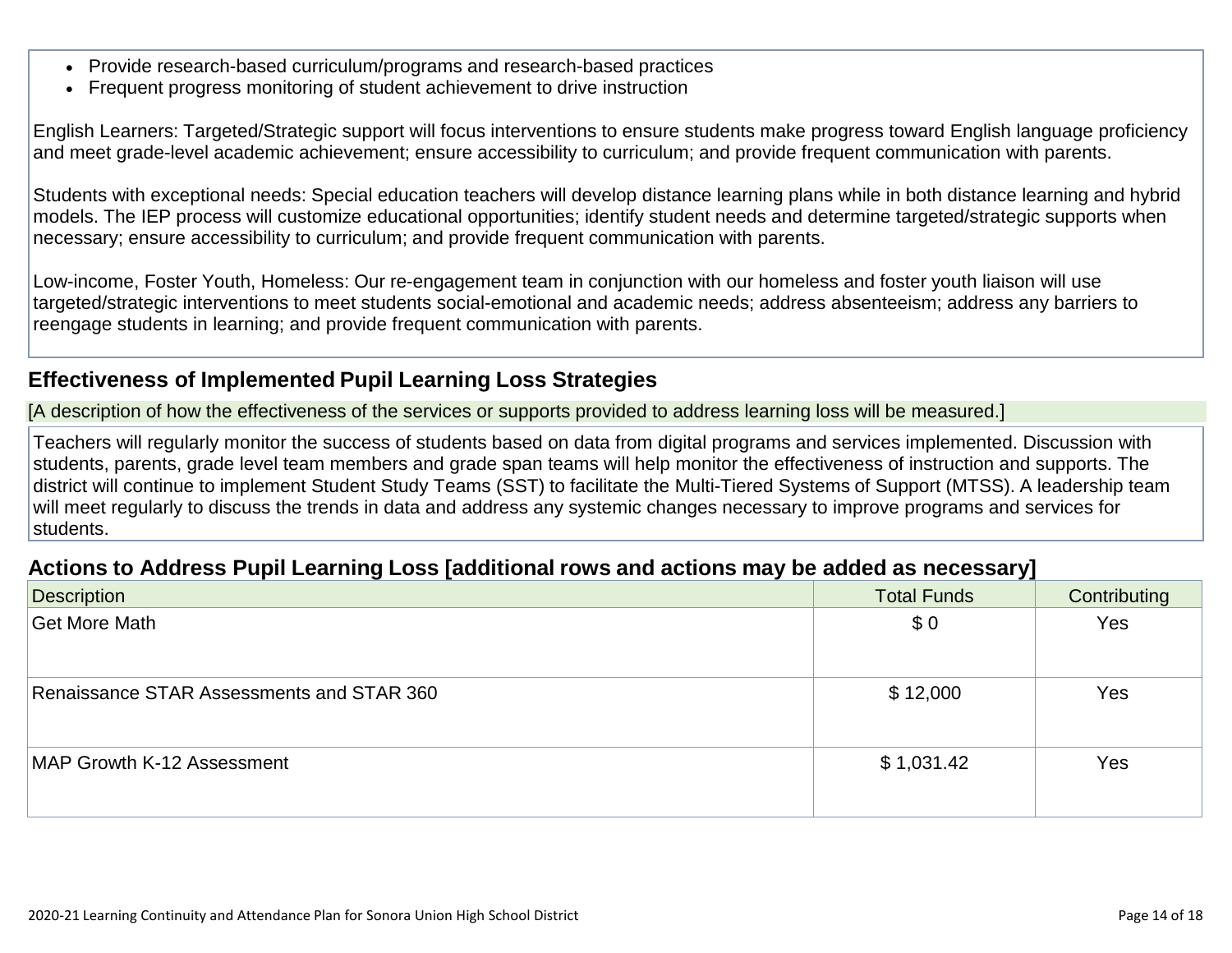## **Mental Health and Social and Emotional [Well-Being](http://www.doc-tracking.com/screenshots/20LCP/Instructions/20LCPInstructions.htm#MentalHealthandSocialandEmotional)**

[A description of how the LEA will monitor and support mental health and social and emotional well-being of pupils and staff during the school year, including the professional development and resources that will be provided to pupils and staff to address trauma and other impacts of COVID-19 on the school community.]

Sonora Union High School District understands the impacts that school closure and COVID-19 has had on the mental health of our students. Our number one priority in the first weeks of school was to build relationships, connectedness and foster a safe, respectful, learning environment. Staff has been trained in trauma informed practices and those practices (e.g. Class meetings, coping skills, scaling of feelings, check-ins, mindfulness, etc...) may be included within the structure of the day. Clear routines and visual schedules will be used to provide consistency and access to learning to assist our students with exceptional needs. In order to better be prepared for identifying mental health warning signs, staff have been trained on Suicide Prevention, Human Trafficking, and Cyber Safety.

## **Pupil and Family [Engagement](http://www.doc-tracking.com/screenshots/20LCP/Instructions/20LCPInstructions.htm#PupilEngagementandOutreach) and Outreach**

[A description of pupil engagement and outreach, including the procedures for tiered reengagement strategies for pupils who are absent from distance learning and how the LEA will provide outreach to pupils and their parents or guardians, including in languages other than English, when pupils are not meeting compulsory education requirements, or if the LEA determines the pupil is not engaging in instruction and is at risk of learning loss.]

In order to address student engagement, Sonora High School has implemented a Multi-Tiered System of Support for students who are absent from distance learning (Attendance Intervention), as well as for students who are present for distance learning but not engaging with the work that teachers are providing (Academic Intervention).

Attendance Intervention Process:

Tier 1: staff contact with parents/student

- Tier 2: Counselor contact with parents/students
- Tier 3: Administration contact with parents/students

Students will be placed in Tier one intervention when they miss 4 or more periods in any 2 day time frame (typically looked at as Monday/Tuesday and Thursday/Friday).

At this point contact is made with parents/students to communicate why the student missed and what support the school can provide. If a student misses an additional 4 periods in any two day time period the student is moved to Tier 2, where the students academic counselor makes contact with the family to give additional support and address student needs as well as discuss academic implications of missing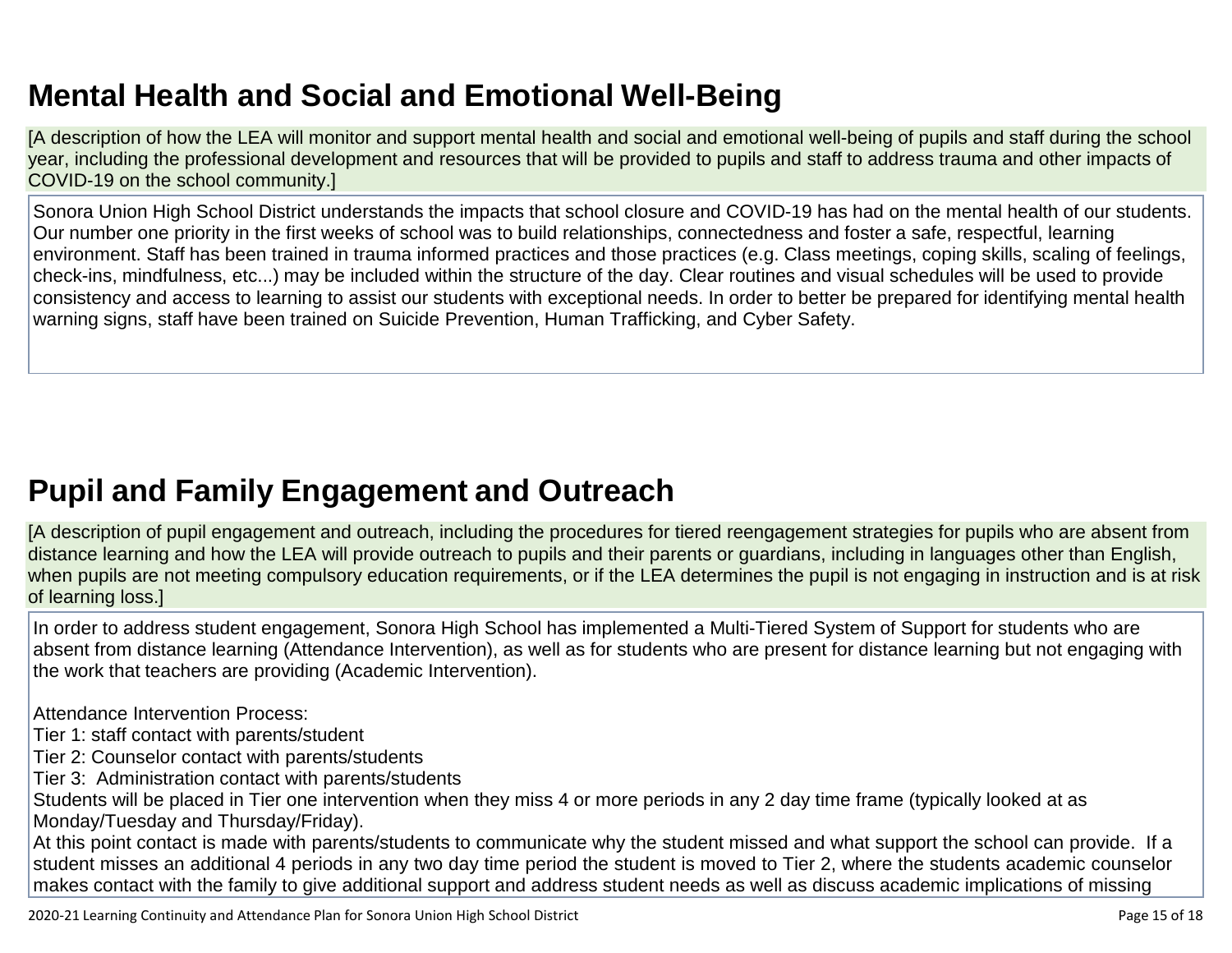class. When a student misses an additional time the student is moved to Tier 3, which prompts communication between the administration and the family. This 3rd Tier of communication is much more formal and addresses possible implications of continued absence from school. A parent/student attendance compact is discussed and put into place along with any needed support to have students begin to attend. Every subsequent absence is documented and communication occurs. Additional support at this point could include a referral to the SARB process and contact made by our SRO.

Academic Intervention:

Tier 1: staff contact with parents/student

Tier 2: Counselor contact with parents/students

Tier 3: Administration contact with parents/students

The Academic intervention process is similar to the attendance intervention process and students could very well be identified in both interventions. The academic intervention is targeted at students who are attending their live sessions with their teachers daily, but the time spent is not generating work completion from students. Students will be placed in Tier 1 by several means, either teacher recommendation, or by an Aeries report that would indicate that a student has more than 5 missing assignments across their classes. Staff contact will be initiated with students when identified and efforts to provide support and encourage students to complete their assignments/work. Continued lack of progress in classes after an additional week, would trigger a student to be moved to Tier 2, which would involve contact by the students academic counselor. If after another week, the student is still not making progress towards improved academic success, the student will be referred to Tier 3 which would result in communication from administration with both student and parents.

For both intervention systems, if a student or their families home language is not English, communication would be made in the language that the student and their family speaks.

To provide tangible incentives to students, Learning Loss Mitigation funding to help support Positive Behavioral Intervention Support (PBIS) incentives and will be used to purchase reward gift cards and items for frequent student drawings for regular weekly engagement.

## **School [Nutrition](http://www.doc-tracking.com/screenshots/20LCP/Instructions/20LCPInstructions.htm#SchoolNutrition)**

[A description of how the LEA will provide nutritionally adequate meals for all pupils, including those students who are eligible for free or reduced-price meals, when pupils are participating in both in-person instruction and distance learning, as applicable.]

During the hybrid model cafeteria food service staff will provide breakfast and lunch daily. All meals will meet meal pattern and nutrition guidelines All meals will be provided in a "grab and go" service at multiple locations spread throughout the campus to help maintain social distancing.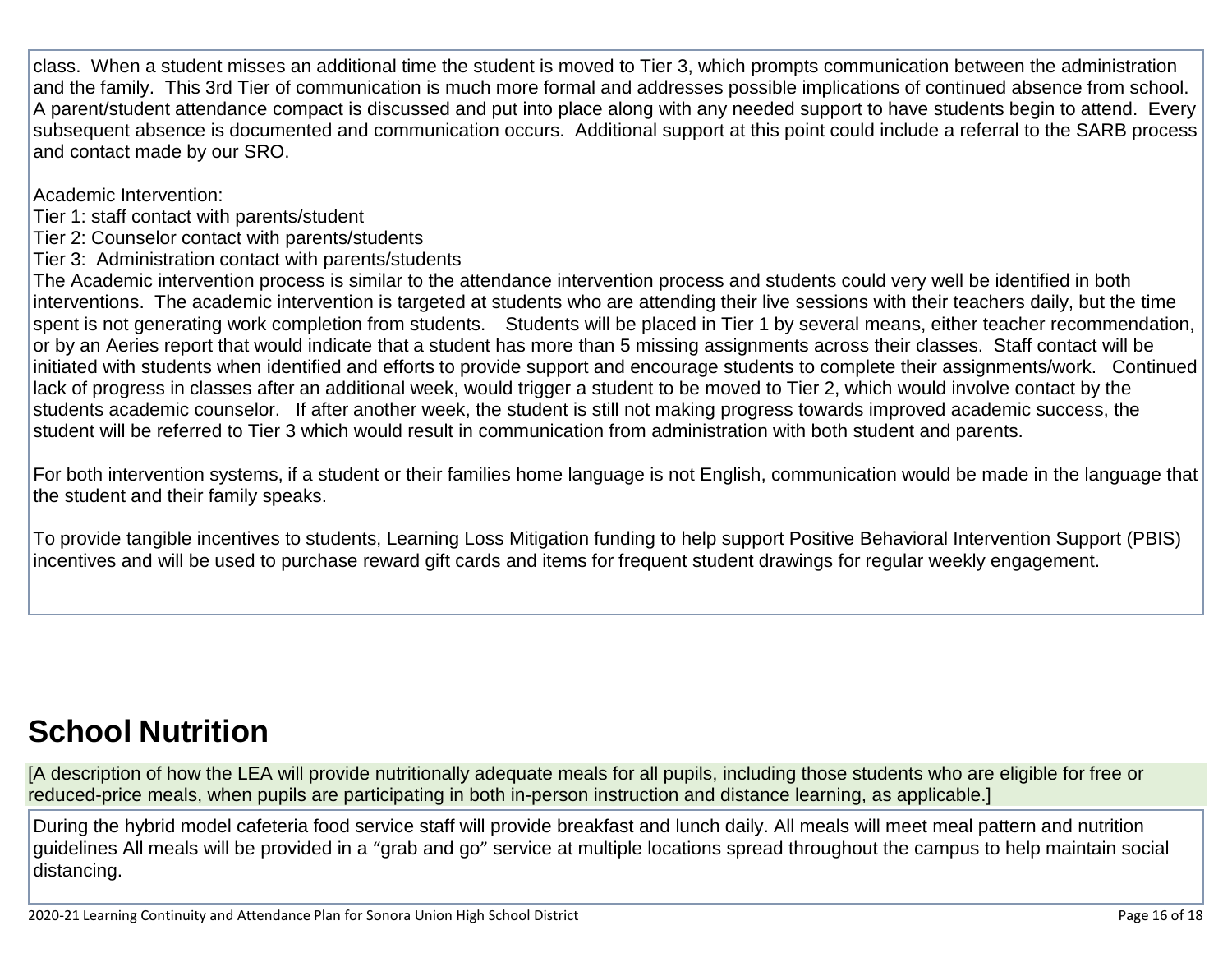Meals will be available for pick up by parents or students. Until December 31, 2020, meals are available at no cost regardless of a students previous eligibility. As of January 1, 2021 meals for students eligible for free/reduced priced meals and for purchase for \$2.50 for breakfast and \$3.50 per lunch will be available.

Meal pick up will be held on Mondays and Wednesdays. (First week of school pick up will be Tues, August 18 & Wed, August 19)

Monday (2 breakfast & 2 lunches) 11:30-12:30

Wednesday (3 breakfast & 3 lunches) 11:30-12:30

Meal requests and requests for alternate arrangements can be made by emailing gstaggs@sonorahs.k12.ca.us, calling (209) 532-5511 ext 5160, or in person at Sonora High School by 3:00 pm on Friday. Meals will be distributed outside the front of the cafeteria at Sonora High School, 430 N. Washington Street,

In either the distance only or hybrid model, all food service staff will be appropriately COVID trained and will wear appropriate district provided PPE and will maintain social distancing when disbursing meals while parents/students remain in their vehicles or when in person with students. Additionally:

- A COVID-19 health screening checklist will be completed for each employee upon arrival. Symptomatic employees will be sent home, and CDC guidelines will be followed.
- Staff will receive COVID-19 safety training prior to returning to work.
- Staff will practice the recommended 6ft social distancing as much as practical
- Staff will wear masks while in the building, gloves and disposable aprons will be worn while doing food prep.
- Staff will wash hands & change gloves frequently according to CDC guidelines.
- Frequently contacted surfaces will be sanitized frequently according to CDC guidelines.
- Shifts/hours will be staggered as much as practical to maximize social distancing.
- Work stations will be reorganized to provide for the recommended social distancing.
- All meals will be prepackaged by trained staff.
- Parents/students will be required to wear a face covering and maintain the 6ft required for social distancing.
- Markers and signs will be used to remind parents and students of social distancing requirements.
- There will be a clearly marked "Entrance & Exit" at the pickup location.
- Contactless meal pick up will be implemented.
- One trained staff member will enter student identification numbers at the point of service.
- Point of service location will allow for the recommended 6ft social distancing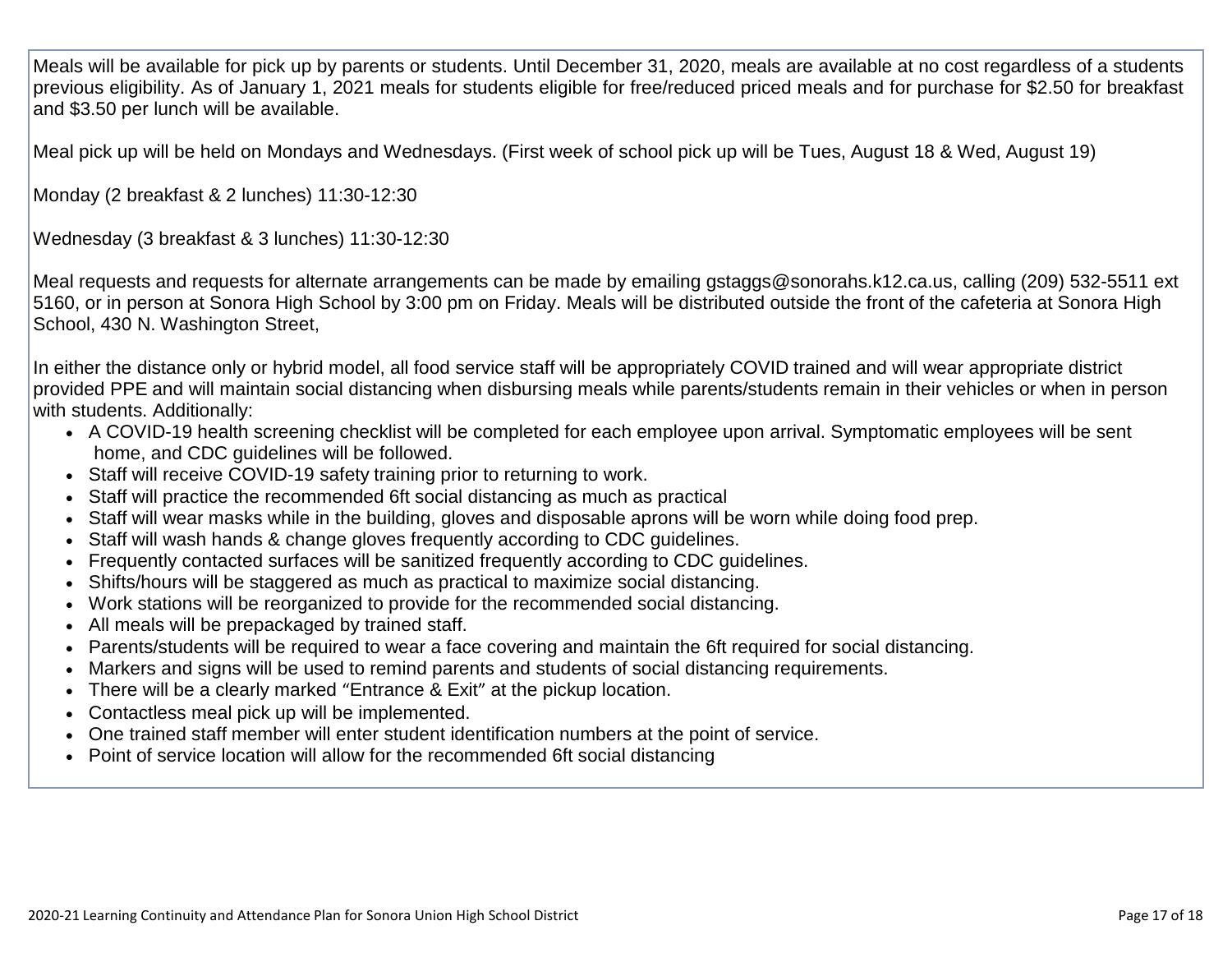## **Additional Actions to Implement [the Learning](http://www.doc-tracking.com/screenshots/20LCP/Instructions/20LCPInstructions.htm#AdditionalActions) Continuity Plan [additional row[s](http://www.doc-tracking.com/screenshots/20LCP/Instructions/20LCPInstructions.htm#AdditionalActions) and actions may be added [as necessary\]](http://www.doc-tracking.com/screenshots/20LCP/Instructions/20LCPInstructions.htm#AdditionalActions)**

| Section                                                                                                                                                                                | <b>Description</b>                                                                                                          | <b>Total Funds</b> | Contributing |
|----------------------------------------------------------------------------------------------------------------------------------------------------------------------------------------|-----------------------------------------------------------------------------------------------------------------------------|--------------------|--------------|
| <b>The section of the Learning</b><br>Continuity Plan related to the<br>$ $ action described; may put N/A $ $ services $ $<br>if the action does not apply to<br>one specific section] | [A description of what the action is; may include a description<br>of how the action contributes to increasing or improving |                    |              |

## **Increased or Improved [Services for Foster Youth,](http://www.doc-tracking.com/screenshots/20LCP/Instructions/20LCPInstructions.htm#IncreasedorImprovedServices) English Learners, and Low[-](http://www.doc-tracking.com/screenshots/20LCP/Instructions/20LCPInstructions.htm#IncreasedorImprovedServices)Income [Students](http://www.doc-tracking.com/screenshots/20LCP/Instructions/20LCPInstructions.htm#IncreasedorImprovedServices)**

| Procentage to Increase or Improve Services   Increased Presidents | Increased Apportionment based on the Enrollment of Foster Youth, English Learners, and Low- |
|-------------------------------------------------------------------|---------------------------------------------------------------------------------------------|
| 8.23%                                                             | \$724,978                                                                                   |

## **Required [Descriptions](http://www.doc-tracking.com/screenshots/20LCP/Instructions/20LCPInstructions.htm#RequiredDescriptions)**

[For the actions being provided to an entire school, or across the entire school district or county office of education (COE), an explanation of (1) how the needs of foster youth, English learners, and low-income students were considered first, and (2) how these actions are effective in meeting the needs of these students.]

Foster youth, English learners and low-income students make up approximately 43% of our district. Each of these subgroups have a designated support team with roles and responsibilities that are specific to responding to each group's needs. The biggest areas of need for these students were in the provision of food, technology support specific to the provision of devices and connectivity, and mental health support services. The district's food service program provides daily meals to students. Our district needs assessment allowed us to gain specific information so that we had a better understanding of how many devices we needed to distribute, how many hotspots to order, who needed assistance in applying for internet service, and who needed technical support to prepare for successful distance learning. In the meantime, with support from Tuolumne County Superintendent of Schools, parking lots of all Tuolumne County school sites have WiFi